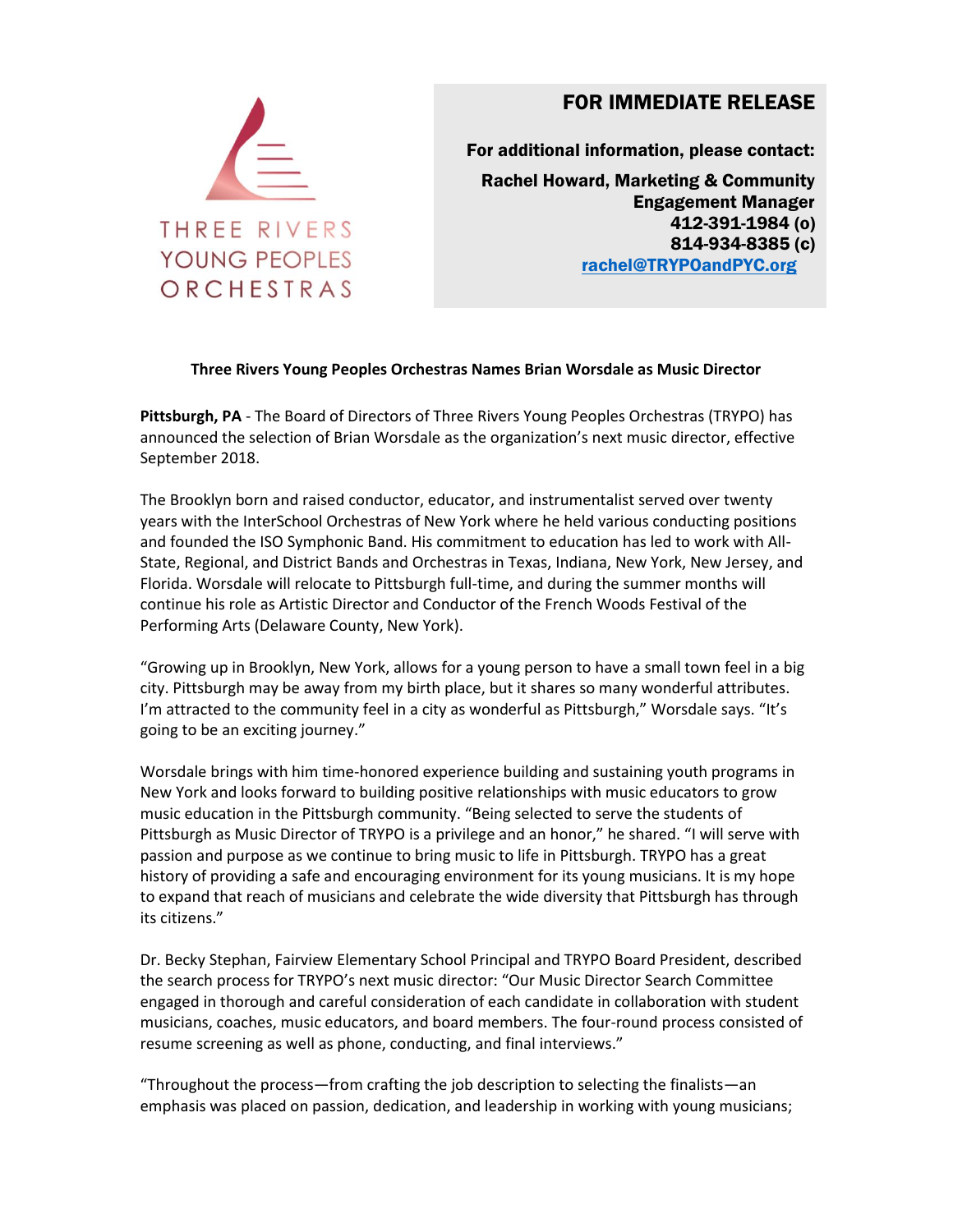conducting experience and artistic excellence; vision spanning concert programming to longterm growth; and a collaborative spirit embracing both the TRYPO community and the region in which it serves," adds Dr. Paul F. Doerksen, Associate Professor and Chair of Music Education and Music Therapy at Duquesne University's Mary Pappert School of Music and TRYPO Board of Directors Vice President. "Thanks go to all members for their considerable contributions and to a first-class pool of applicants for their interest. Congratulations, Brian Worsdale and TRYPO."

"When current Music Director, Maestro John Wilcox, announced last year that he would be stepping down at the conclusion of the 2017-18 season, we all knew this appointment was coming at a critical juncture in TRYPO's 44-year history," TRYPO Executive Director, Lindsey Nova, explains. "Not only have TRYPO's seven music directors created an incredible legacy to follow, but the work we need to do in Pittsburgh is only growing. Music can make a big difference in the lives of Pittsburgh kids, but a large piece of that is making sure students from all backgrounds have access to it. We were looking for someone who could provide the artistic leadership and vision for the future both on the podium and in the community; for someone who is not only a top-notch conductor but is also a music educator at the core. We were humbled to have had so many qualified and talented candidates who offered many different unique combinations of skills and gave the committee so many different visions for our future. However, after the extensive search process, it was clear that Worsdale has the perfect combination of skills and talents that TRYPO and Pittsburgh need. We are thrilled to have Worsdale lead TRYPO into our 45<sup>th</sup> season as TRYPO's eighth Music Director."

Worsdale will be formally introduced to board members, donors, musicians, and parents later this year, and his first official performance as music director for the orchestra will be TRYPO's annual winter concert on December 9, 2018, at the Carnegie Music Hall of Oakland.

For more information, visit www.trypo.org or contact Marketing and Community Engagement Manager, Rachel Howard, at 412.391.1984 / [Rachel@TRYPOandPYC.org.](mailto:Rachel@TRYPOandPYC.org)

**About TRYPO:** Three Rivers Young Peoples Orchestras was founded in 1974 to provide music education and performances for young people to foster lifelong passion, appreciation, and support of music. TRYPO will serve over 205 students during the 2017-18 season, through enrollment in numerous programs, including YPO (a full symphonic orchestra), Symphonette (a string training ensemble), the Youth Chamber Connection (YC<sup>2</sup> coordinates students into small ensembles such as quartets and quintets), and YC<sup>2</sup> in CHAUTAUQUA (a summer program with a chamber music focus). Auditions to join TRYPO for the 2018-19 season take place in May/June 2018.

**About Brian Worsdale:** Brian Worsdale has been a major force for music and education in New York City. Young musicians and professionals alike are drawn to his engaging personality, boundless energy, and enthusiasm on and off the podium.

Born and raised in Brooklyn, Mr. Worsdale attended public schools, the Manhattan School of Music Pre-College Division, Brooklyn College, St. John's University, and received his formal music training as a trombone student of David Finlayson (New York Philharmonic). He is a conducting protégé of the late Jonathan Strasser (Manhattan School of Music) and has continued his professional studies working with Larry Livingston (University of Southern California) and Anthony Maiello (George Mason University).